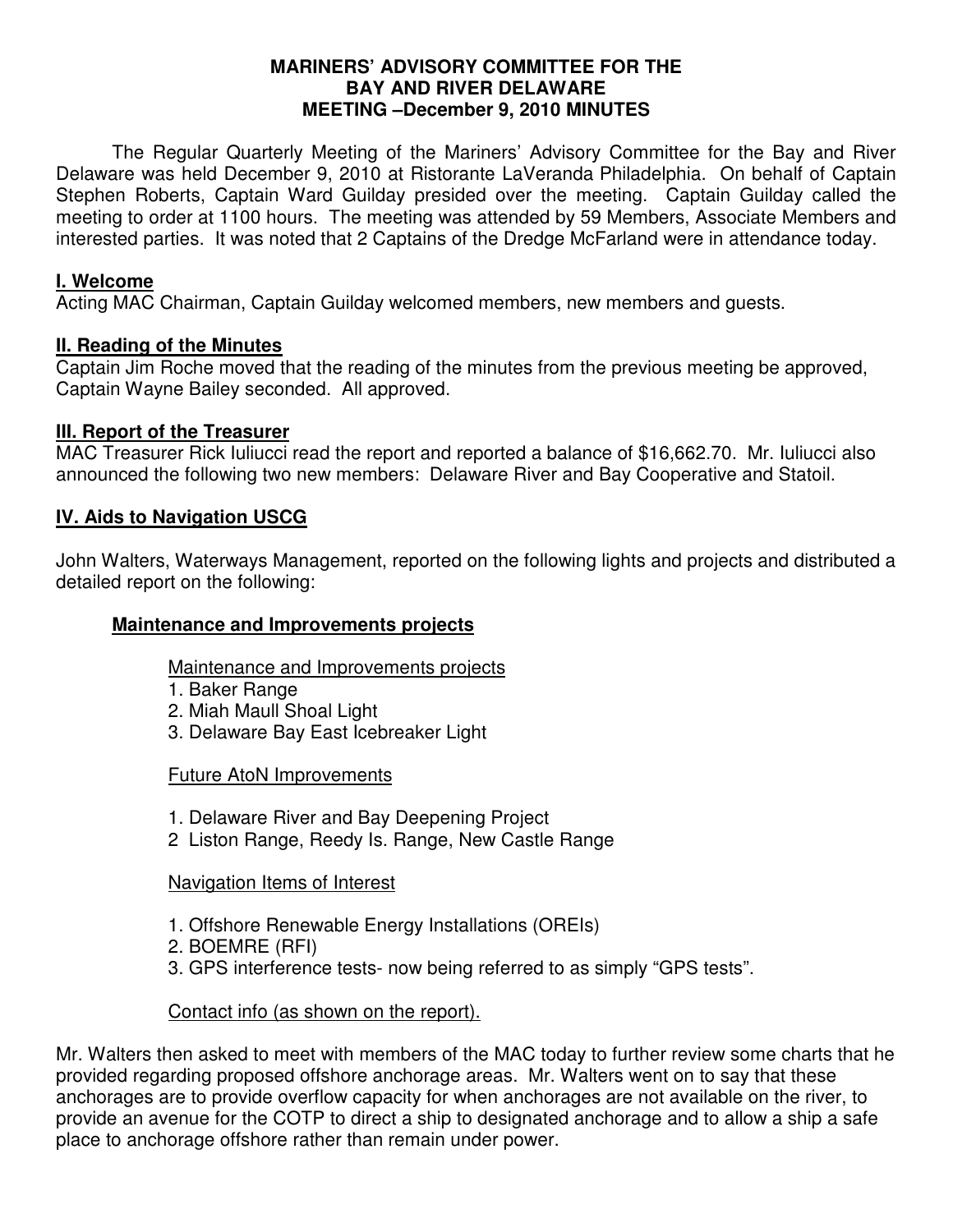# **V. NOAA**

Howard Danley distributed his report to the MAC members and reminded members of the MAC to come forward with any recommendations to appear in future editions of the charts.

He added that Captain Broadley's recommendation for the new traffic separation scheme project is "coming along very well".

# **VI. Marine Safety Office USCG- Captain of the Port**

Captain of the Port Meredith Austin reported the following:

The Ice Season beings this week and there are 2 New Year's Eve fireworks displays scheduled. There were two instances of late Advanced Notice of Arrivals this week where the ships had to sit out and wait to meet the time requirement and we know how disruptive that is but remind all parties involved to prepare within the established guidelines. It was mentioned that there was a recent article in the Maritime Exchange's BEACON on this and it is very informative and helpful.

Captain Bailey asked about season replacement of ice buoys and was told that the process begins today.

# **VII. Army Corps of Engineers (ACOE)**

Tim Rooney reported the following:

See distribution.

- 1. Delaware River, Philadelphia to Sea maintenance (Norfolk Dredging @ Marcus Hook)
- 2. Main Channel Deepening (postponed until August)
- 3. Dredge McFarland (scheduled for drydock until Spring 2011)
- 4. Schuylkill River (maintenance dredging scheduled for 2011)
- 5. Wilmington Harbor (Norfolk Dredging completed to 38')
- 6. C&D Canal (Norfolk Dredging completed dredging of the approach channel)

7. Fairless Turning Basin (study for the deepening from 35 to 40 feet is complete. Dredging could begin in August 2011 if all its funding is in place.

Roy Denmark: Regarding deepening: it was reported that "we" won the case in Delaware. As for New Jersey, the judge directed the Corps to negotiate with the State of New Jersey for an agreement. The next "status conference" is scheduled for December  $17<sup>th</sup>$ . Dredging has been postponed in the area until next summer due to uncertainties with the lawsuit. Delaware suspended process of the permit application pending a decision.

With Tony DePasquale, it was discussed that the bedrock in Marcus Hook is at about 43 feet in some places and part of the project is to get that down to 47 feet; that will require some blasting. He added that the influence of the MAC can play an important role in helping the ACOE secure existing funding and acquiring additional funding.